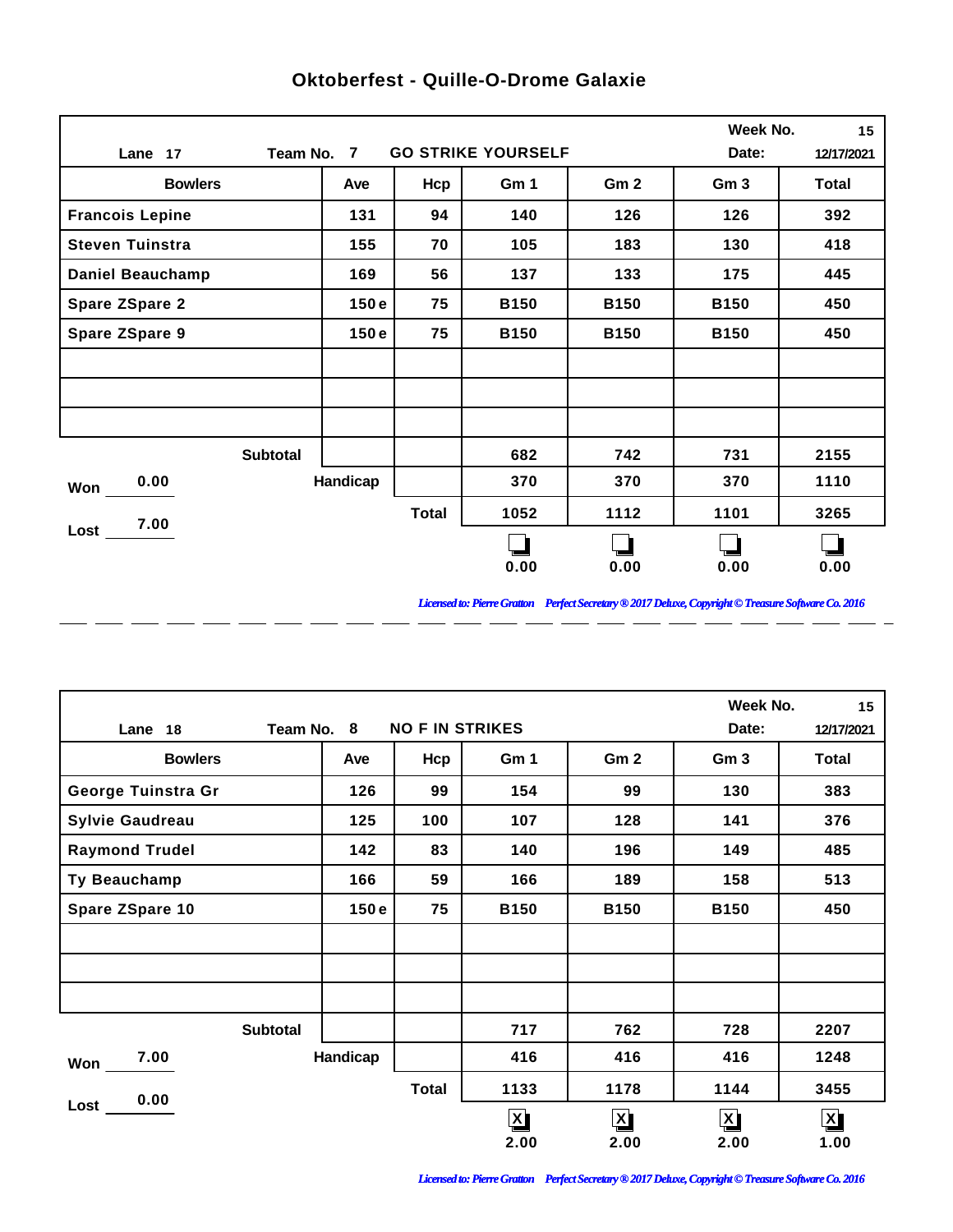|                       |            |              |                        |                 | Week No.        | 15         |
|-----------------------|------------|--------------|------------------------|-----------------|-----------------|------------|
| Lane 19               | Team No. 1 |              | <b>CHASING TURKEYS</b> |                 | Date:           | 12/17/2021 |
| <b>Bowlers</b>        | Ave        | Hcp          | Gm 1                   | Gm <sub>2</sub> | Gm <sub>3</sub> | Total      |
| <b>Marjo Cartier</b>  | 127        | 98           | 104                    | 168             | 130             | 402        |
| <b>Diane Cooper</b>   | 138        | 87           | 162                    | 144             | 106             | 412        |
| <b>Steve Walling</b>  | 152        | 73           | 120                    | 174             | 151             | 445        |
| Spare ZSpare 1        | 150e       | 75           | <b>B150</b>            | <b>B150</b>     | <b>B150</b>     | 450        |
| <b>Spare ZSpare 3</b> | 150e       | 75           | <b>B150</b>            | <b>B150</b>     | <b>B150</b>     | 450        |
|                       |            |              |                        |                 |                 |            |
|                       |            |              |                        |                 |                 |            |
|                       |            |              |                        |                 |                 |            |
| <b>Subtotal</b>       |            |              | 686                    | 786             | 687             | 2159       |
| 0.00<br>Won           | Handicap   |              | 408                    | 408             | 408             | 1224       |
| 7.00                  |            | <b>Total</b> | 1094                   | 1194            | 1095            | 3383       |
| Lost                  |            |              |                        |                 |                 |            |
|                       |            |              | 0.00                   | 0.00            | 0.00            | 0.00       |

 $-$ 

 $\overline{a}$ 

 $=$   $=$ 

 $\overline{a}$ 

 $\overline{a}$ 

 $\overline{a}$ 

 $\overline{a}$ 

 $\overline{a}$ 

## **Oktoberfest - Quille-O-Drome Galaxie**

*Licensed to: Pierre Gratton Perfect Secretary ® 2017 Deluxe, Copyright © Treasure Software Co. 2016* \_ \_\_ \_\_ \_\_ \_\_ \_\_ \_\_ \_\_ \_\_ \_\_ \_\_ \_\_

 $\overline{a}$   $\overline{a}$ 

|                        |                 |          |                    |                         |                 | Week No.             | 15                      |
|------------------------|-----------------|----------|--------------------|-------------------------|-----------------|----------------------|-------------------------|
| Lane 20                | Team No. 2      |          | <b>SPARE PARTS</b> |                         |                 | Date:                | 12/17/2021              |
| <b>Bowlers</b>         |                 | Ave      | Hcp                | Gm 1                    | Gm <sub>2</sub> | Gm <sub>3</sub>      | Total                   |
| <b>Francis King</b>    |                 | 143      | 82                 | 152                     | 187             | 166                  | 505                     |
| <b>Linda Roberts</b>   |                 | 156      | 69                 | 188                     | 155             | 169                  | 512                     |
| <b>Pierrette King</b>  |                 | 147      | 78                 | 155                     | 163             | 159                  | 477                     |
| <b>Marcel DesBiens</b> |                 | 177      | 48                 | 227                     | 213             | 154                  | 594                     |
| <b>Spare ZSpare 4</b>  |                 | 150e     | 75                 | <b>B150</b>             | <b>B150</b>     | <b>B150</b>          | 450                     |
|                        |                 |          |                    |                         |                 |                      |                         |
|                        |                 |          |                    |                         |                 |                      |                         |
|                        |                 |          |                    |                         |                 |                      |                         |
|                        | <b>Subtotal</b> |          |                    | 872                     | 868             | 798                  | 2538                    |
| 7.00<br>Won            |                 | Handicap |                    | 352                     | 352             | 352                  | 1056                    |
| 0.00                   |                 |          | <b>Total</b>       | 1224                    | 1220            | 1150                 | 3594                    |
| Lost                   |                 |          |                    | $\overline{\mathsf{X}}$ | $\mathbf{X}$    | $\boxed{\mathbf{X}}$ | $\overline{\mathbf{X}}$ |
|                        |                 |          |                    | 2.00                    | 2.00            | 2.00                 | 1.00                    |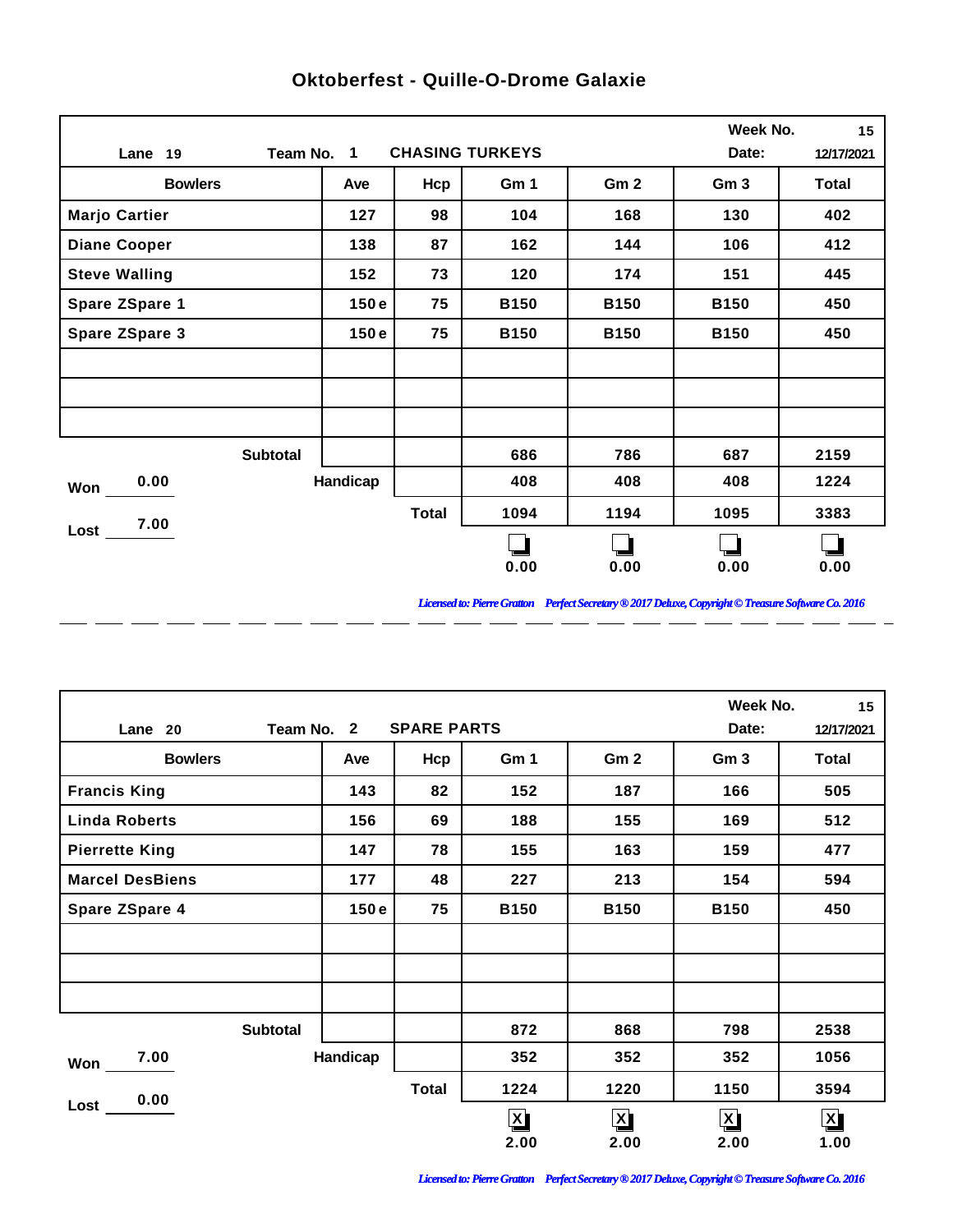|                        |          |                    |             |                 | Week No.        | 15           |
|------------------------|----------|--------------------|-------------|-----------------|-----------------|--------------|
| Team No. 3<br>Lane 21  |          | <b>STRIKE ZONE</b> |             |                 | Date:           | 12/17/2021   |
| <b>Bowlers</b>         | Ave      | Hcp                | Gm 1        | Gm <sub>2</sub> | Gm <sub>3</sub> | <b>Total</b> |
| <b>Pierre Pugin</b>    | 105      | 120                | <b>B105</b> | <b>B105</b>     | <b>B105</b>     | 315          |
| <b>Michael Cleary</b>  | 159      | 66                 | 170         | 147             | 132             | 449          |
| <b>Josee Ostiguy</b>   | 118      | 107                | <b>B118</b> | <b>B118</b>     | <b>B118</b>     | 354          |
| <b>Denis Laliberte</b> | 128      | 97                 | <b>B128</b> | <b>B128</b>     | <b>B128</b>     | 384          |
| <b>Spare ZSpare 5</b>  | 150e     | 75                 | <b>B150</b> | <b>B150</b>     | <b>B150</b>     | 450          |
|                        |          |                    |             |                 |                 |              |
|                        |          |                    |             |                 |                 |              |
|                        |          |                    |             |                 |                 |              |
| <b>Subtotal</b>        |          |                    | 671         | 648             | 633             | 1952         |
| 2.00<br>Won            | Handicap |                    | 465         | 465             | 465             | 1395         |
| 5.00                   |          | <b>Total</b>       | 1136        | 1113            | 1098            | 3347         |
| Lost                   |          |                    |             |                 | $\mathbf{X}$    |              |
|                        |          |                    | 0.00        | 0.00            | 2.00            | 0.00         |

 $\overline{a}$ 

 $\overline{a}$ 

 $\overline{a}$ 

 $\overline{a}$ 

 $\overline{a}$ 

 $-$ 

 $\overline{a}$ 

 $=$   $=$ 

## **Oktoberfest - Quille-O-Drome Galaxie**

*Licensed to: Pierre Gratton Perfect Secretary ® 2017 Deluxe, Copyright © Treasure Software Co. 2016* 

 $\overline{\phantom{0}}$ 

|                      |            |                      |              |                         | Week No.        | 15                      |
|----------------------|------------|----------------------|--------------|-------------------------|-----------------|-------------------------|
| Lane 22              | Team No. 4 | <b>SPLIT HAPPENS</b> |              |                         | Date:           | 12/17/2021              |
| <b>Bowlers</b>       | Ave        | Hcp                  | Gm 1         | Gm <sub>2</sub>         | Gm <sub>3</sub> | Total                   |
| George Tuinstra Jr   | 146        | 79                   | 163          | 140                     | 99              | 402                     |
| <b>Chris Brown</b>   | 95         | 130                  | 125          | 115                     | 95              | 335                     |
| <b>Jaycee Drew</b>   | 139        | 86                   | <b>B139</b>  | <b>B139</b>             | <b>B139</b>     | 417                     |
| <b>Pat Beauchamp</b> | 195        | 30                   | <b>B195</b>  | <b>B195</b>             | <b>B195</b>     | 585                     |
| Spare ZSpare 6       | 150e       | 75                   | <b>B150</b>  | <b>B150</b>             | <b>B150</b>     | 450                     |
|                      |            |                      |              |                         |                 |                         |
|                      |            |                      |              |                         |                 |                         |
|                      |            |                      |              |                         |                 |                         |
| <b>Subtotal</b>      |            |                      | 772          | 739                     | 678             | 2189                    |
| 5.00<br>Won          | Handicap   |                      | 400          | 400                     | 400             | 1200                    |
| 2.00                 |            | <b>Total</b>         | 1172         | 1139                    | 1078            | 3389                    |
| Lost                 |            |                      | $\mathbf{x}$ | $\overline{\mathbf{X}}$ |                 | $\overline{\mathbf{X}}$ |
|                      |            |                      | 2.00         | 2.00                    | 0.00            | 1.00                    |